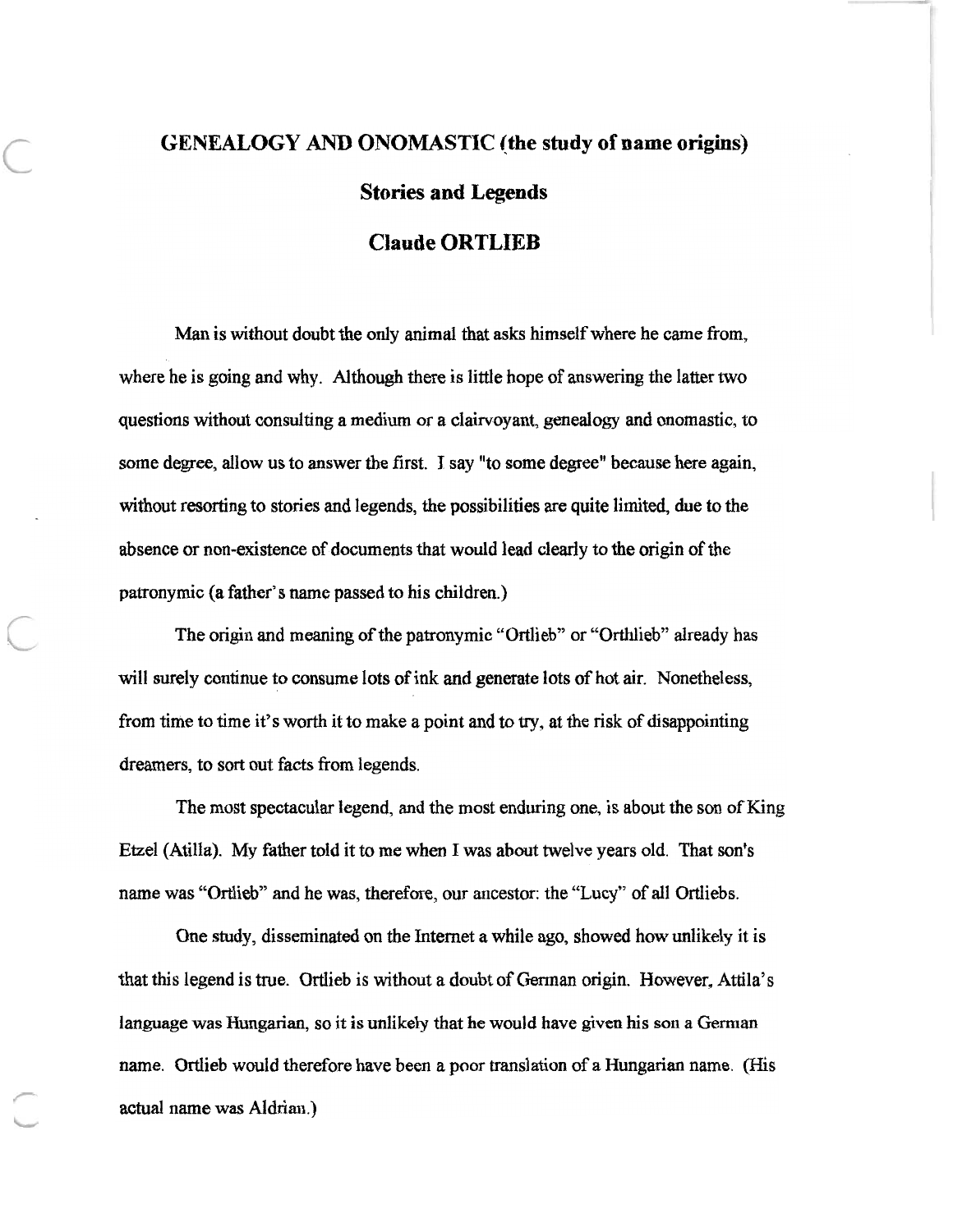Whatever it may have been, it was in any case a first name; the idea of a patronymic didn't exist at this time. The children of little Ortlieb would have had totally different names, as was the custom of their day. Moreover, we know that this unfortunate little Ortlieb was assassinated when he was seven years old. Even if the Huns had been quite precocious , it is highly unlikely that young Ortlieb would have fathered any children before his death. In my opinion, then, several solid arguments definitively put this legend to rest.

A similar story concerns the much talked about  $13<sup>th</sup>$  century sect from Strasbourg known as the "Ortliebians"' whose members were burned at the stake in 1211 - about whom we wrote in Bulletin #3. Their leader was named Ortlieb, and since he preached chastity, he doubtless died without descendents. We know little about his parents, but from what evidence we do have, we know they weren't named Ortlieb. The author of the article about this sect, Professor Amalie Foessel, to whom I wrote, confirmed that in this case, his first name was unique and not handed down as were other first names of that time. Here again, it would be useless to link this questionable ancestor to an Ort(h)lieb family tree.

There's also the Bishop, Ortlieb von Brantis (1430-1491) of whom we wrote in Bulletin #2, whose marble sarcophagus may be found on a postage stamp from the Principality of Lichtenstein. In the unlikely case that he had descendents, they would not have been named Ortlieb because, here again, Ortlieb is a first name, not a surname.

Eugene brought to our attention another bishop named Ortlieb from the Swiss city of Basel in the twelfth century. [[Isn't this the fellow mentioned at Musee d'Unterlinden?]]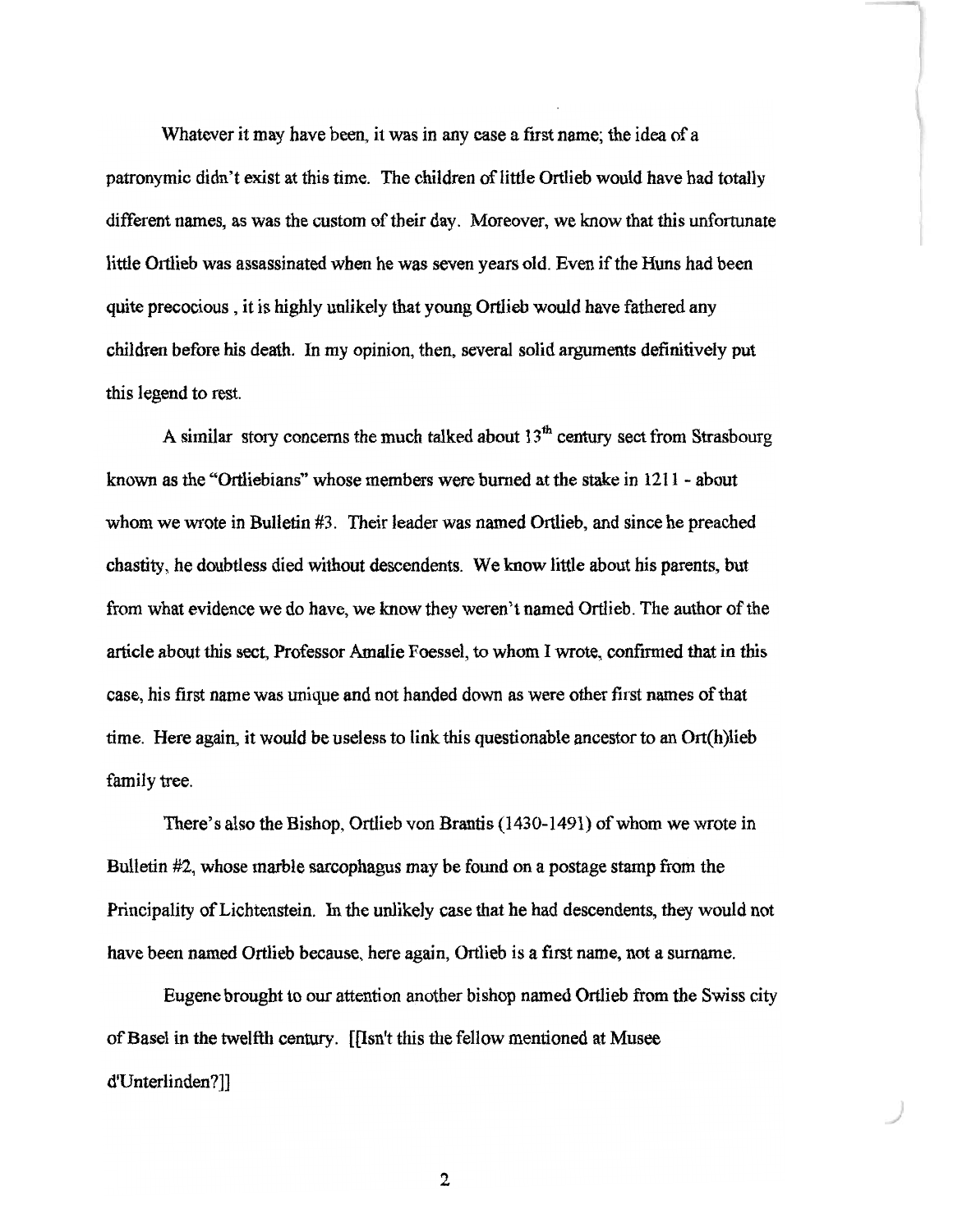Let us recall that at the beginning of history, men were so few and so dispersed that it would have been pointless within small family groups to give "labels" to individuals. Furthermore, acknowledging that they must have had language, they probably referred to one another by their physical characteristics (big, little, blond, red...etc.).

With the advent of Christianity, as soon as babies were baptized, they were given "baptismal names," generally of Biblical origin. Here again we are talking about unique first names, names not passed to people's descendents. Things got complicated when in a village there were half a dozen girls named Eve and as many boys named John. To tell them apart, they were most often given a second name, generally a nickname. Therefore an Eve who lived by a river became Eve River and John with the brown hair became John Brown. Neither the baptismal name nor the nickname was transmitted to children. In effect, nothing said that the children of Eve would live by the river or that John's children would be brunettes.

Things got even more complicated when people acquired possessions and wanted to pass them down to others. They had to have documents drawn up with the help of notaries, and these rare men who could write still didn't know any better than the next man how to identify particular people. How would they know who was the son of John Brown when the man possessed neither his mother's nor his father's name? Undoubtedly it was notaries who required people to pass on a name from father to child for identification and thus, surnames began to exist.

This process wouldn't have come about all at once; and not everywhere at the same time. It was toward the end of the  $15<sup>th</sup>$  century that surnames came into general use.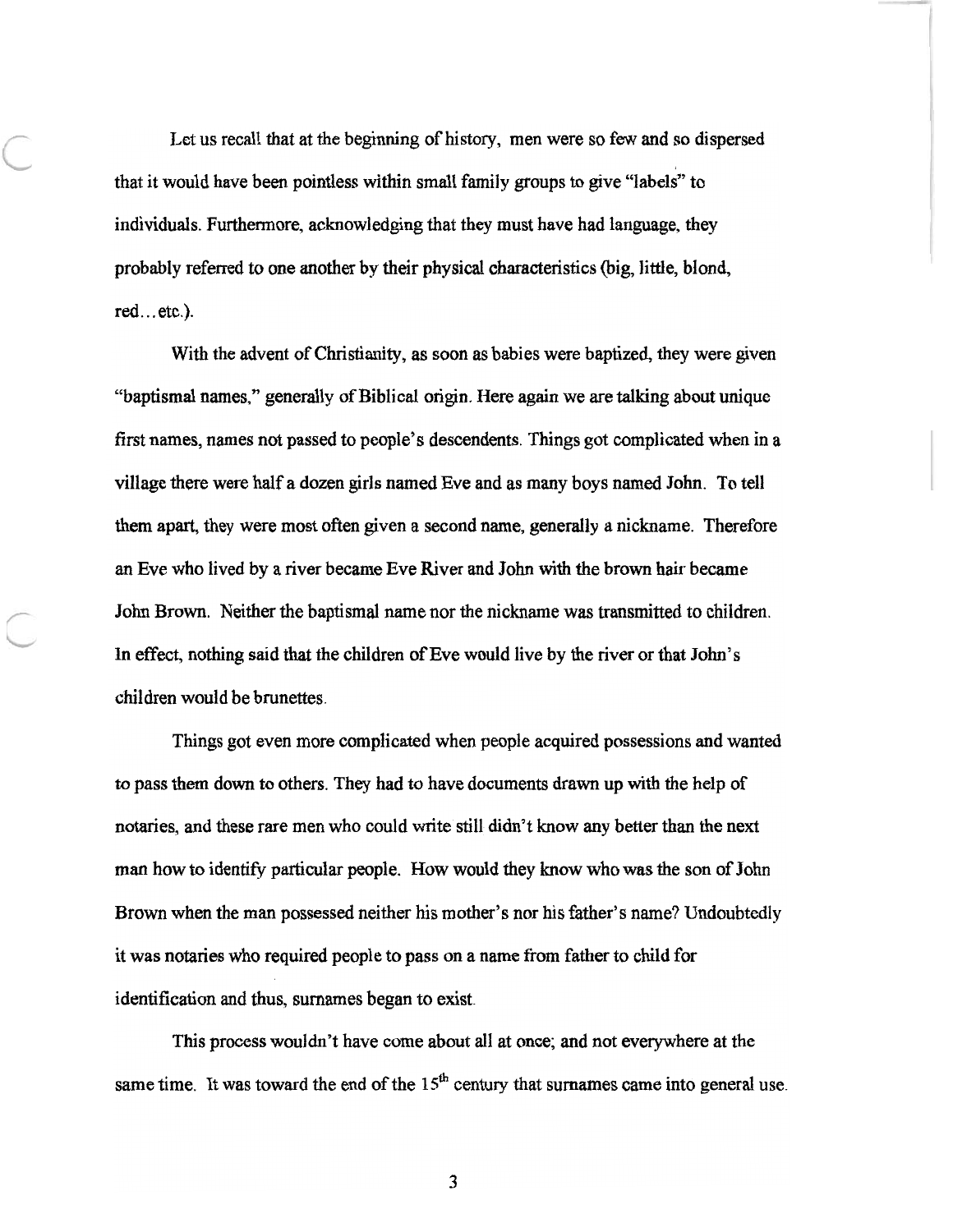In other words, if you have traced your ancestors back to the  $15<sup>th</sup>$  century, don't be disappointed if you can't go further back. You will be engaging in a "Mission Impossible," because of the absence of surnames. With the exception of kings and nobles of the highest rank, genealogical trees simply stop there. Other barriers might also prevent you from going farther back. Wars and revolutions often resulted in complete destruction of archives. The French Revolution and, especially in Alsace, the Thirty Year's War (1618-1648) put an end to many family trees when archives were burned. It's not surprising that many family trees end in the  $17<sup>th</sup>$  or  $18<sup>th</sup>$  centuries for want of documents.

There are some 3,700 Ort(h)liebs in the world, of which 2,300 are in Germany. This large number suggests two things:

- the large proportion of Ortliebs in Germany confirms the German origin of our surname.

- After only 500 years, 3,700 people would be unlikely to have a single common ancestor.

Mathematicians among you could tell me that starting from the year 1500, there are 500 years until now. If couples procreate each 30 to 40 years, that represents 15 generations. Now if couples each have an average of three children of whom half are boys, we have 1.5 males to the 15th power or 438 male descendents. If all these male children married, there would be 13 14 children by now, giving a global population of 1,314 kids  $+876$  parents = 2,190 Ortliebs descended from the same couple (including their spouses). Even ignoring bachelors, spinsters and celibate clergy, we are still far from 3,700.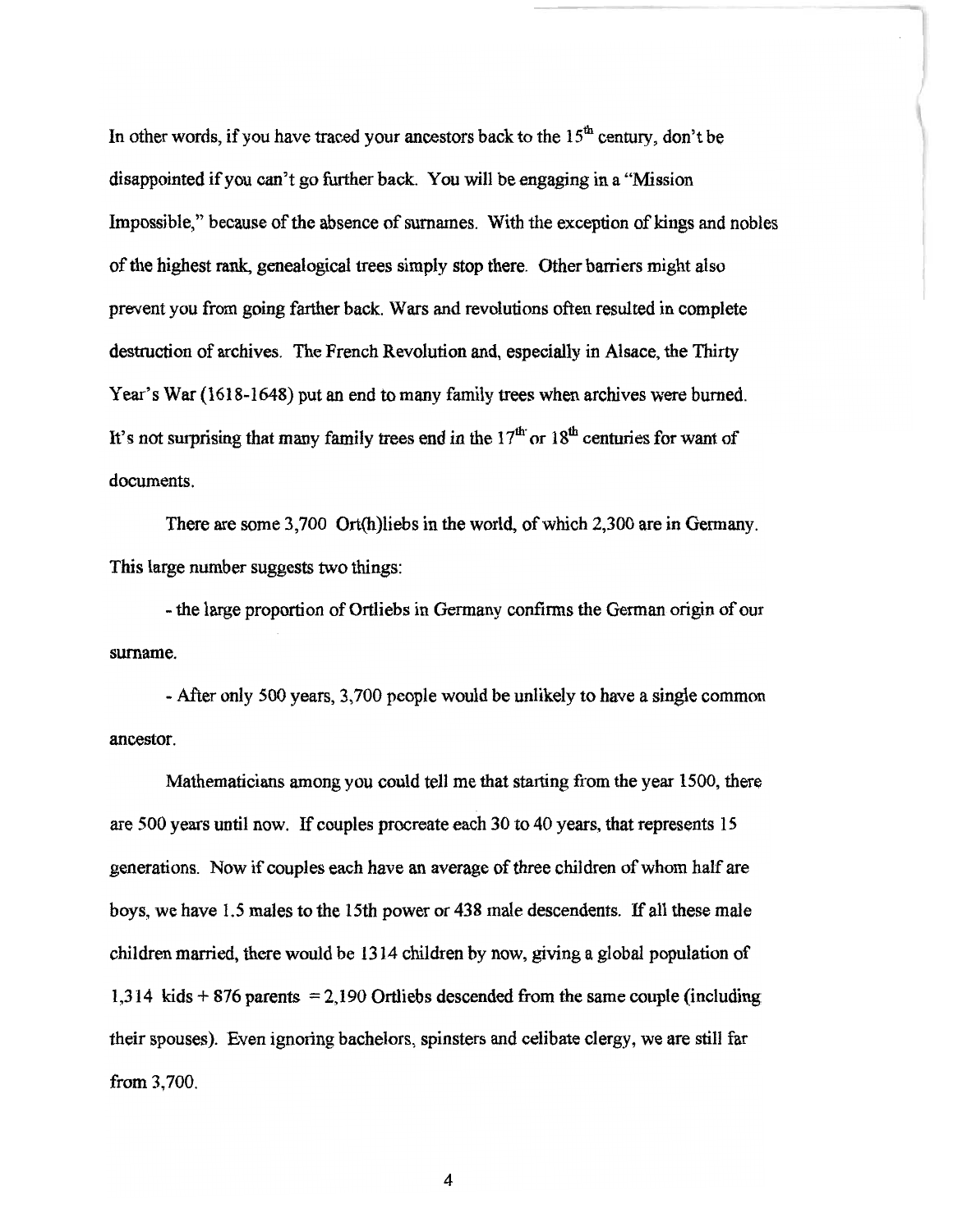At the time when patronymic names supplanted nicknames it is a good bet that at least in Germany, there were dozens to hundreds of men scattered over many villages whose last name was "Ortlieb." Each of them, simply by adopting a patronymic name from his nickname gave birth to an "Ortlieb Family", generally without the least biological link to any of the others. It would be as if you asked everyone named John to change his patronymic name to John as well. There would be as many families with the surname John as there were Johns (first name) in the world: a multitude of Johns.

So in regard to Maxence's suggestion in Obemai that we organize a seminar to construct a giant genealogical tree, common to all 3,700 Ortliebs where each Ort(h)lieb might find his little branch, it is not realizable because one such tree doesn't exist. No "buts" about it, there will be hundreds of trees to establish!

To cite a recent example, at our meeting in Obemai, I took a census of the Ortliebs from Beblenheim, who nearly all share a common ancestor, Conrad of Ribeauville. They are more or less distant cousins in that they all came from Obemai where Philippe found their common ancestor Johannes-Hans. Yet nothing proves they have the least familial connection to Johannes-Hans and Conrad, except that Obemai and Ribeauville are only a few hundred yards apart.\*

Which brings us back to, except for the 38 Ort(h)liebs who came to our reunion, there are not just two trees to assemble...What would the 3,700 other Ort(h)liebs say?

What does Ort(h)lieb mean? We've seen that its origin is surely German... The name has two syllables Ort or Orth and Lieb. In Old German, Ott or Orth signified a place or location. What's more, the patronymic Orth is quite widespread. A dozen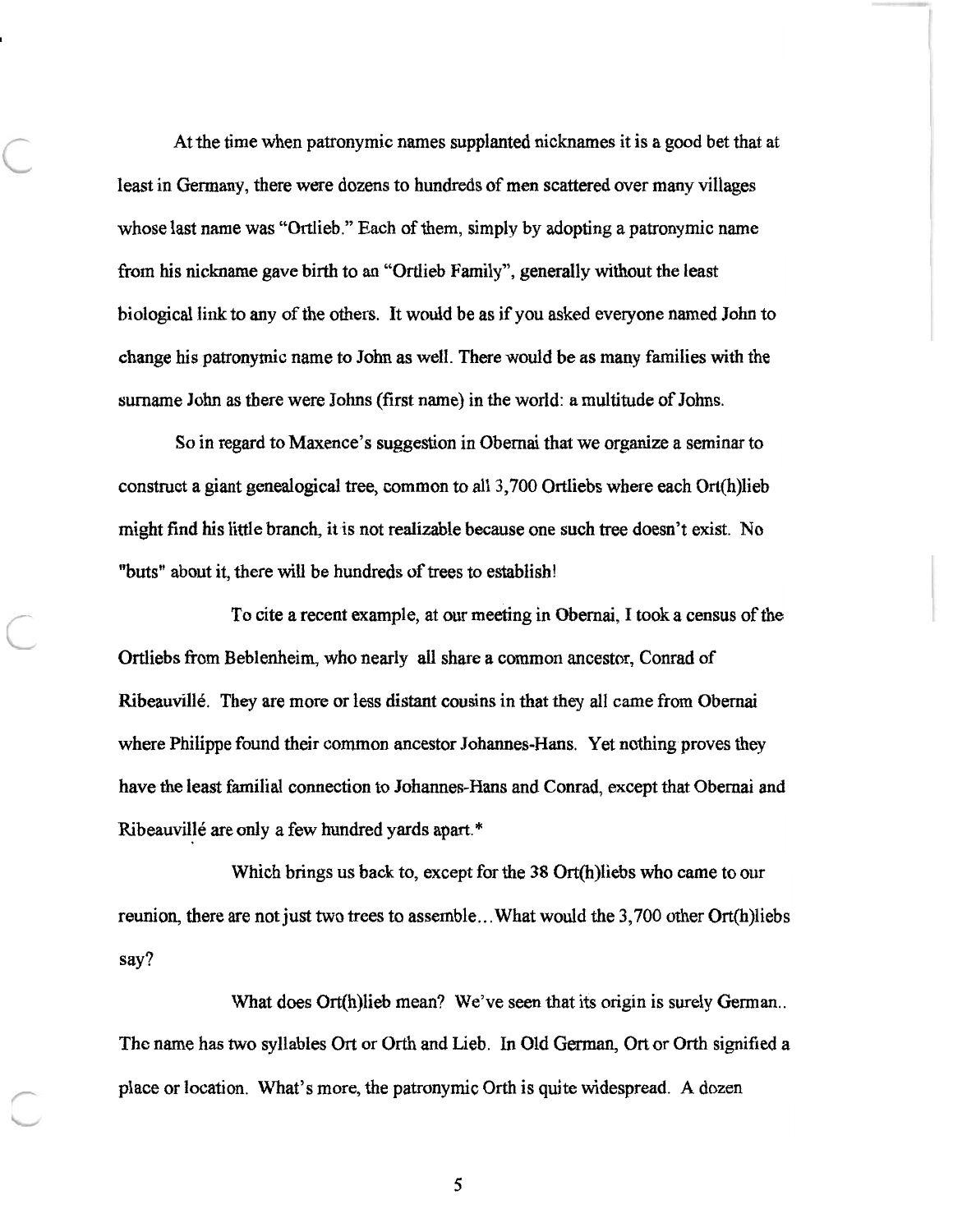families in Strasbourg alone have the name Orth. Those who watch German television undoubtedly know the series "Orth Castle-hotel." Philippe from Roynac, in one of his documents, tells us that in a little Tyrolean village he found this word Orth on the door of a place that people referred to as "The Little Place." Das Ort (Neuter) is, by contrast, less well known. Eugene brought this to our attention in Bulletin #l. It means, it seems, "Tip of a Sword." I recall that my father told me that Ortlieb meant "The Sword." Lastly, Erich of Freiburg told me a new and original interpretation of the name. One of his friends, a priest, said that Ort was used in some Hebrew texts to mean God (Gott).\*\* Ortlieb then would be a synonym for Gottlieb, a name also widespread in Germany.

Then, what should we think about the "h" in Orth? At first glance one would think that Orth was an old spelling for the word for place or location. Originally, Orthlieb had to have been written with an "h." You would think the greatest concentration of Orthliebs would be in Germany where the name originated. Yet of the 919 Ortliebs to be found in the census of Germany, none of them spells his or her name Orthlieb. Only one ancestor who came from Berlin, that of Robert Hans Orthlieb of Calgary, Canada, had an '3" in his name. I have seen a notarized document in which his name was spelled with an "h." I've got to admit that this is not any sort of explanation.

Another more plausible hypothesis would be that the "h" was added along the way by a conscientious scribe who remembered that Orth was written with an "h." Indeed at the time when patronymics were first adopted, few men knew how to read and write. People used scribes when it was necessary to have a document drawn up. Scribes themselves weren't too strong as spellers. They spelled phonetically -- and loosely. The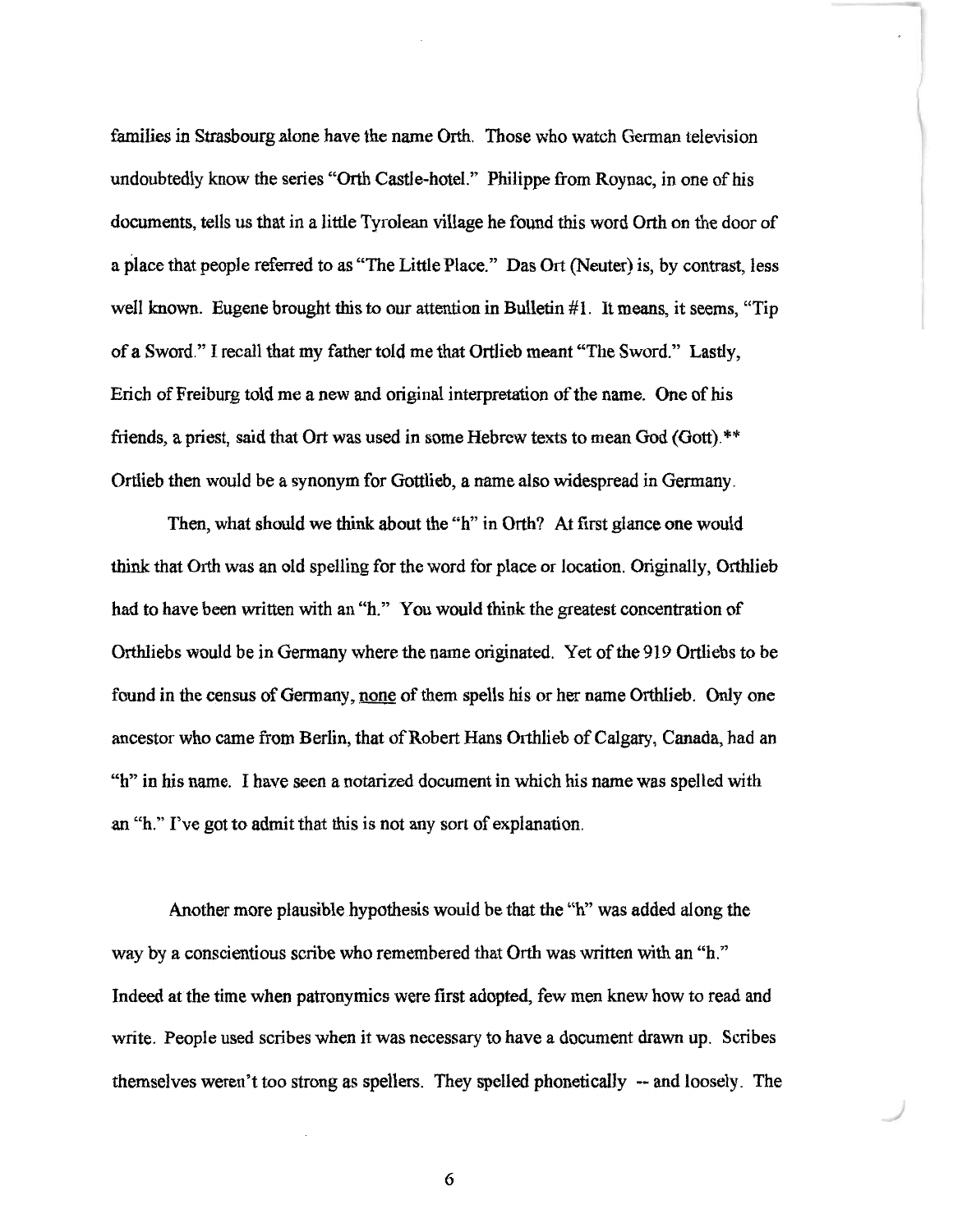patronymic Schmied (Blacksmith) is a good example because in Eugene Ortlieb's "Where does my Name come from?" we find it spelled four different ways. Even Ortlieb is sometimes spelled variously as Ortlip, Ortlipp, Ortlep or Ortlepp. There is also a feminine version Ortliebin that in German is grammatically feminine. Erich told me that in  $14<sup>th</sup>$  century in Freiburg there was an Ortliebinnen Association with its own coat of arms.

I know that our Orthlieb cousins are very attached to their "h" and no one would dream of taking it away from them. Simply, as Eugene said at Haut-Koenigsbourg, the "h" is of no significance. Not only does it have no significance, it is also very ephemeral, that is, in the same family you may find Ortliebs and Orthliebs. I have seen this very phenomenon in Robert Hans Orthlieb's documents that he showed me when he visited Strasbourg this past May. On a baptismal document dated 1889, his great grandfather's name Heinrich Gottlieb Friedrich Orthlieb is spelled with an "h." Then on his grandfather's death certificate the "h" has disappeared; the name appears as Karl Jakob Ortlieb. The "h" then reappears in his father Hans Orthlieb's name.

I was able to count in the region around Obernai from the beginning to the end of the 18<sup>th</sup> century 30 births of Orthliebs; during the same time 45 Ortliebs saw the light of day. The 'h" would have been added sometime in the  $18<sup>th</sup>$  century. [WHY??] In Philippe Orthlieb's document "Research and Genealogical Hypotheses of the Orthlieb Family" the "h" appeared in 1626, having been absent before, which shows it was the addition of a scribe in the  $17<sup>th</sup>$  century.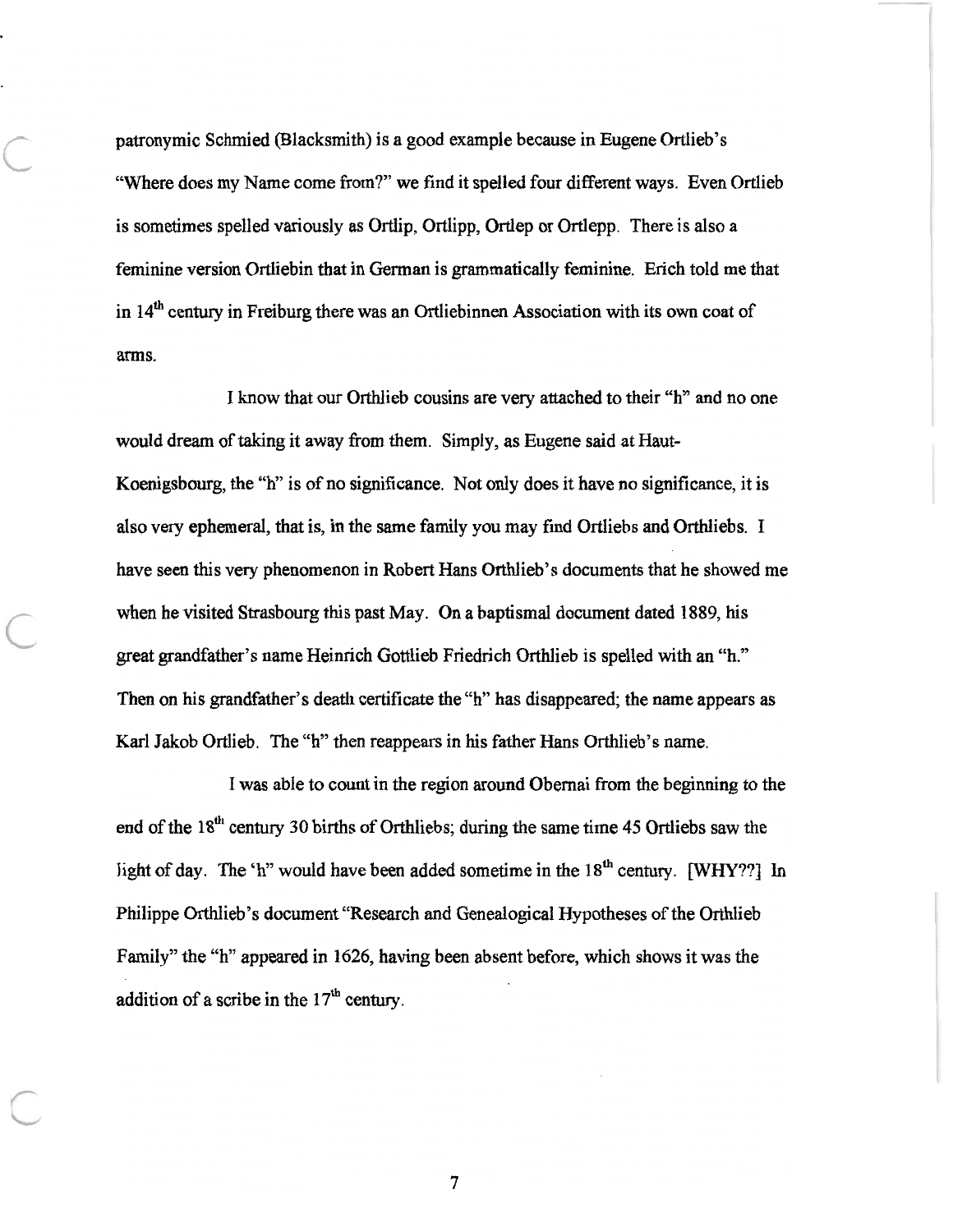When talking about a person, Lieb means likeable or nice. Derived from the substantive Liebe (love) or the verb Lieben (to love) one could interpret it in the patronymic Ort(h)lieb in different ways: He who loves a place or location, for example, where he lives. Admittedly this interpretation is simple, but it is good. It is, in every case, the meaning given in dictionaries of patronymics. We have seen the other possible interpretation like Gottlieb, he who loves God or is loved by God and also the "Defender of the Sward."

The fact that the 3,700 Ortliebs of the world most likely don't have a common ancestor leads to conclusions that we aren't closely linked biologically and our DNA analysis wouldn't show many commonalities. So why create an association called "The Ort(h)lieb Family?" The answer is to be found in Section 2.1 of the Bylaws of the Family Association. **"The Association has as its goal to create a ties among people sharing the patronymic Ort(h)lieb, to bring together historic or genealogical information in regard to this surname..."** The tie that unites us therefore is not a genealogical one, but an interest we all have in our patronymic. Of course, that doesn't mean we wouldn't eventually look for common ancestors, but their absence isn't an obstacle because it is rather our name that unites us.

Just as a group of people who like cats might form a cat fanciers' association, we have our association, In their bulletin they might publish stories of cats as we publish stories of Ort(h)liebs. In our Bulletin, respecting the objectives of our association we will try to relate the exploits and the merits of certain Ort(h)liebs, without much concern about which branch of the family they came from. Moreover, each time that we have the